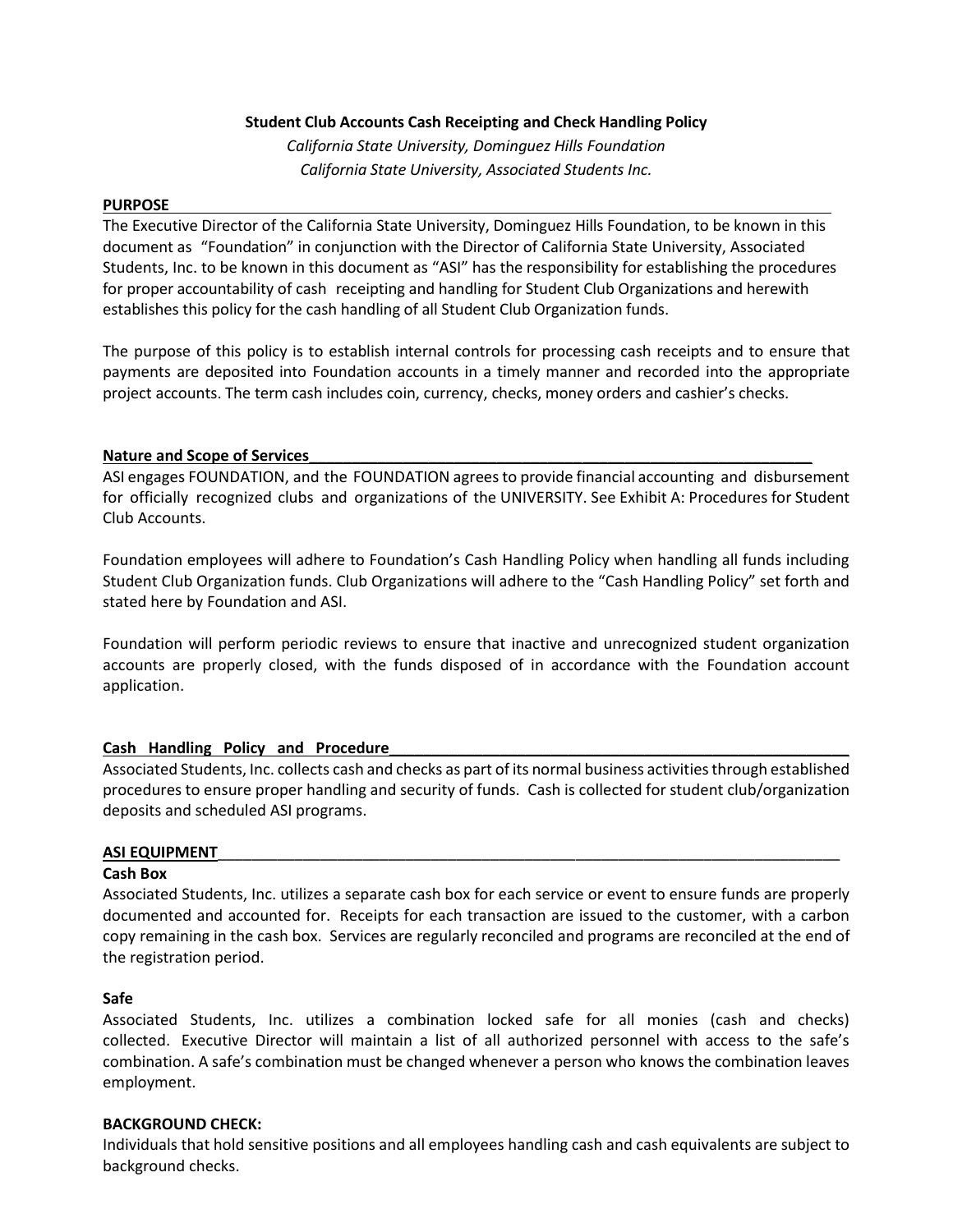## **ASI Receiving Checks Procedures**

- The Front Desk Coordinator records checks on a check log and gives to the Finance Manager stated in this document as FM to match the check with the invoice.
- Checks are stamped with the bank endorsement stamp ("For Deposit Only") on the back of the check by the ASI Finance Manager (FM) or CDC Manager as received.
- Finance Manager attaches backup to check and prepares deposit memo to be signed by Executive Director (ED).

# **ASI Checks/Cash that are dropped off in person\_\_\_\_\_\_\_\_\_\_\_\_\_\_\_\_\_\_\_\_\_\_\_\_\_\_\_\_\_\_\_\_\_\_\_\_\_\_\_\_\_\_\_\_\_\_**

- The Front Desk Assistants or CDC Manager writes out a receipt to the bearer of the check/cash and gives to FM to match payment with invoice
- FM attaches backup to check and prepares deposit memo to be signed by ED.

# **ASI Daily Depositing Procedures**

- FM verifies amount of cash or check amount for the various deposits: If deposit is from a revenue generating area (Ticket Sales)
- The amount is balanced against the ticket log of sales (ticket sales).
- If deposit is from Accounts Payable (generated invoice)
- Front Desk Coordinator logs in check as "received"
- FM matches check to office copy of the invoice and indicates on the invoice log that the invoice has been paid. FM also stamps the invoice as "paid."
- FM passes the "paid" invoice and prepares deposit memo to be signed by ED.
- Non-Invoiced deposits (sponsored programs)
- Front Desk Coordinator logs in check as "received"
- Manager of Programs attaches any back up paperwork to check and passes to FM
- FM verifies check with check log and prepares deposit memo to be signed by ED

# **How ASI Receives & Deposits Funds with CSUDH Foundation (Student Clubs and Organizations)**

- Student clubs and organizations shall be accountable for the collection and deposit of cash and checks received by Student Club Organizations.
- An official ASI receipt shall be recorded for each collection using a pre-numbered receipt book or a daily receiving log in circumstances where it is not practical to use a receipt book. The cash receipt and daily receiving log must be signed by an authorized signer.
- ASI and CSUDH Foundation maintain current signature applications for each registered student club and organization with names and specimen signatures for authorized student and advisor signers.
- Upon receipt of a check the FM shall endorse the back of the check "For Deposit Only".
- FM will take student club and organization deposits to CSUDH Foundation.
- Upon receipt of deposit from the ASI Finance Manager, the CSUDH Foundation will issue an official receipt.
- At no time shall student clubs and organizations accept credit or debit cards.
- Student clubs and organization shall keep cash and/or checks in a secure location at all times.
- Student Club Account Deposits receiving less than \$250.00 per day are required to make deposits to ASI when they accumulate \$250.00, or weekly, whichever comes first. ASI must then deposit cash to Foundation within 48 hours of receipt. The term cash includes coin, currency, checks, money orders and cashier's checks.
- If the Student Club Organization fails to meet any of the above criteria, ASI will notify the Student Club Advisor and OSL via email. If the late deposit pattern continues a meeting will be held with the Student Club Advisor, Foundation Controller, ASI designee, and OSL to resolve the issue, which may include closure of the Student Club Account.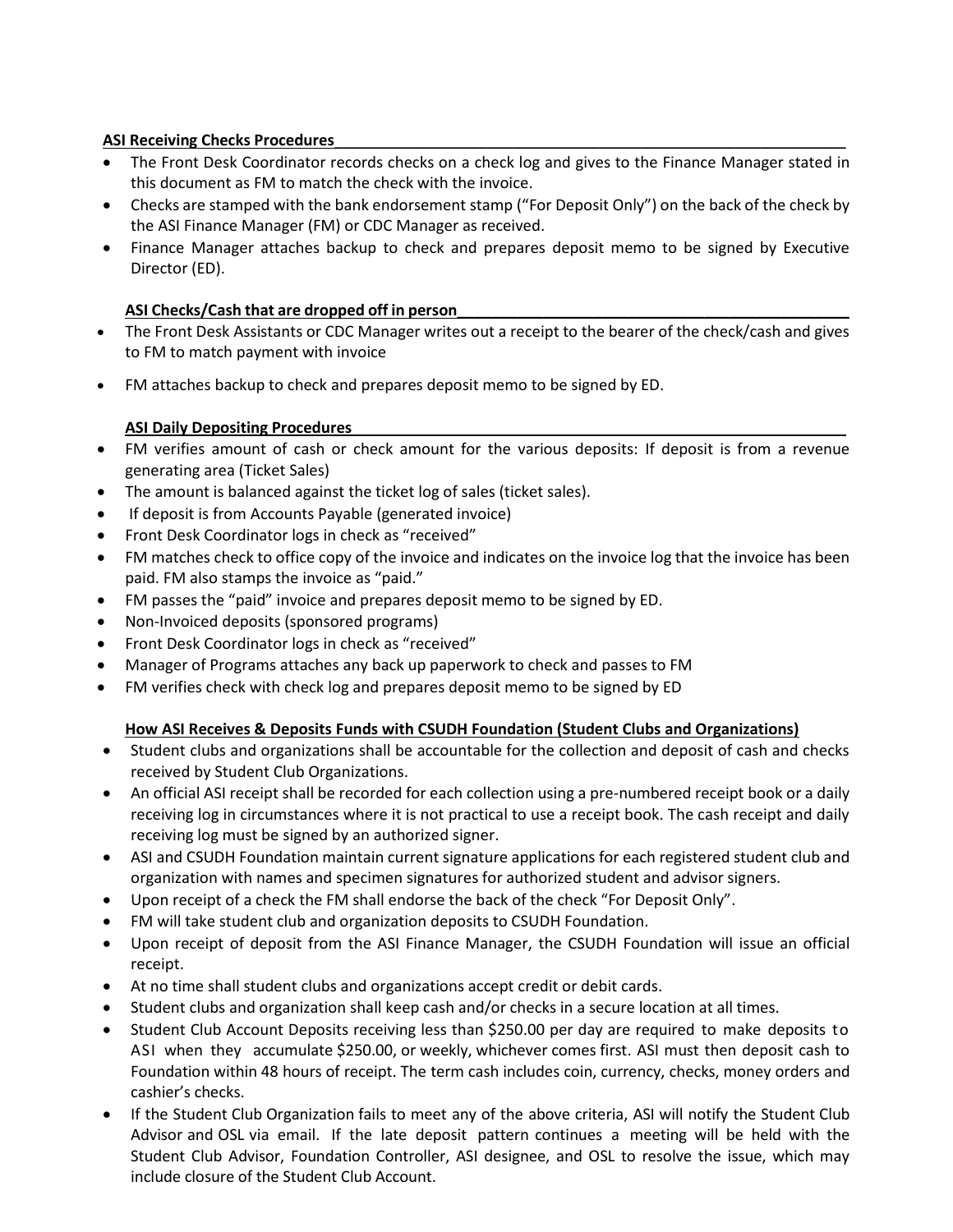## **Segregation of Cash Handling Duties**\_\_\_\_\_\_\_\_\_\_\_\_\_\_\_\_\_\_\_\_\_\_\_\_\_\_\_\_\_\_\_\_\_\_\_\_\_\_\_\_\_\_\_\_\_\_\_\_\_\_\_\_\_\_\_\_

Segregation of duties must be maintained when cash is received and no single person should have complete control. If departments or student clubs and organizations are unable to comply with the following requirements due to lack of resources, mitigating controls must be implemented to prevent and detect loss from fraud or negligence.

- Student Club Account Deposits receiving less than \$250.00 per day are required to make deposits to ASI when they accumulate \$250.00, or weekly, whichever comes first. ASI must then deposit cash to Foundation within 48 hours of receipt. The term cash includes coin, currency, checks, money orders and cashier's checks.
- Foundation employees are governed by Foundations Cash Receipting and Handling Policy included but not limited to Unit Depositing Procedure, Timely Deposits, and Check Acceptance Procedures.
- Foundation will always count funds in a secure location and issue a receipt to the depositor.
- Funds for student club accounts must always go through ASI first. Students cannot deposit funds directly to Foundation.
- Under no circumstances are deposits to be forwarded to the Foundation through campus mail. Never place deposits in the Foundation mailbox or front desk in-box.

#### **FOUNDATION CHECK ACCEPTANCE PROCEDURES WITH ASI**

This section relates to checks presented by ASI.

#### **ACCEPTING CHECKS:**

Subject to limitations or exceptions stated below, checks are accepted by the Foundation.

• Conditions for acceptance:

To be accepted, each check presented must:

- 1. Be payable to the California State University, Dominguez Hills Foundation, except for a check payable to project with a DBA name.
- 2. Be recently dated not postdated or stale dated. Such checks will be brought to the attention of ASI Account Director via email by the Foundation.
- 3. Be properly signed or endorsed by the presenter.
- 4. Be in agreement as to numeric and written amounts.
- 5. Be legibly written in ink or typed.
- 6. Have Federal Reserve routing codes printed as part of the MICR encoding at the bottom of the check.
- 7. Not be altered or grossly mutilated.
- 8. Not have any unreasonable restrictions placed on the face which excessively limit its application.
- 9. Contain sufficient information to permit tracing the presenter (e.g. address, telephone number, etc.). Some units may have a more restricted policy.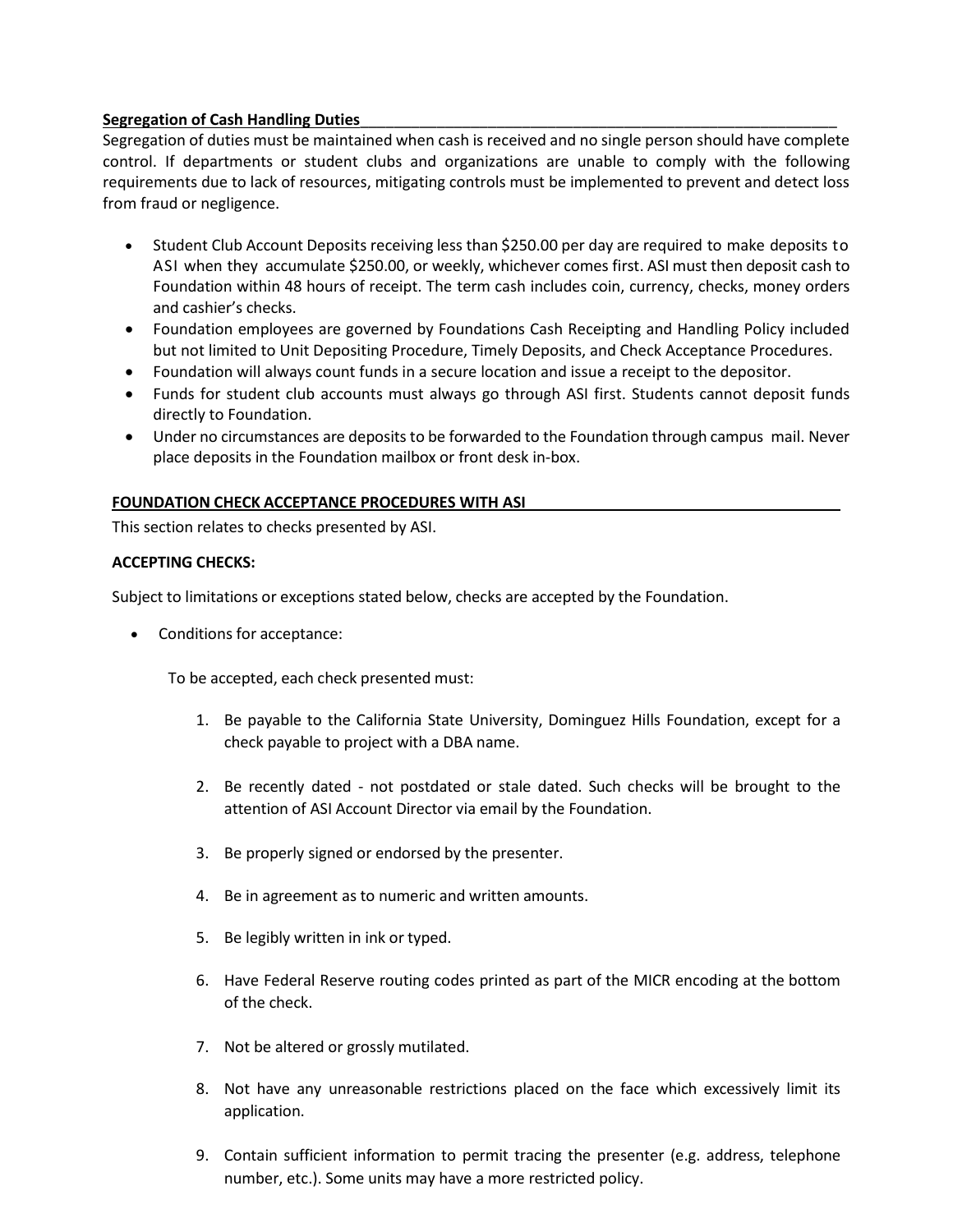• Verifying presenter information:

Some form of identification, preferably one having a picture, must be checked to verify the identification of each presenter of a check.

• Restrictive endorsement and information required:

All checks accepted by the Foundation must be restrictively endorsed immediately upon request before deposited with the Foundation. The Foundation will provide all projects with an endorsement stamp

• Discrepancy between numeric and written amounts:

When the numeric and written amounts on a check do not agree, a new check should be requested. If a corrected check cannot be obtained, the check should clear based on the written amount. The written amount is entered above the numeric amount and circle.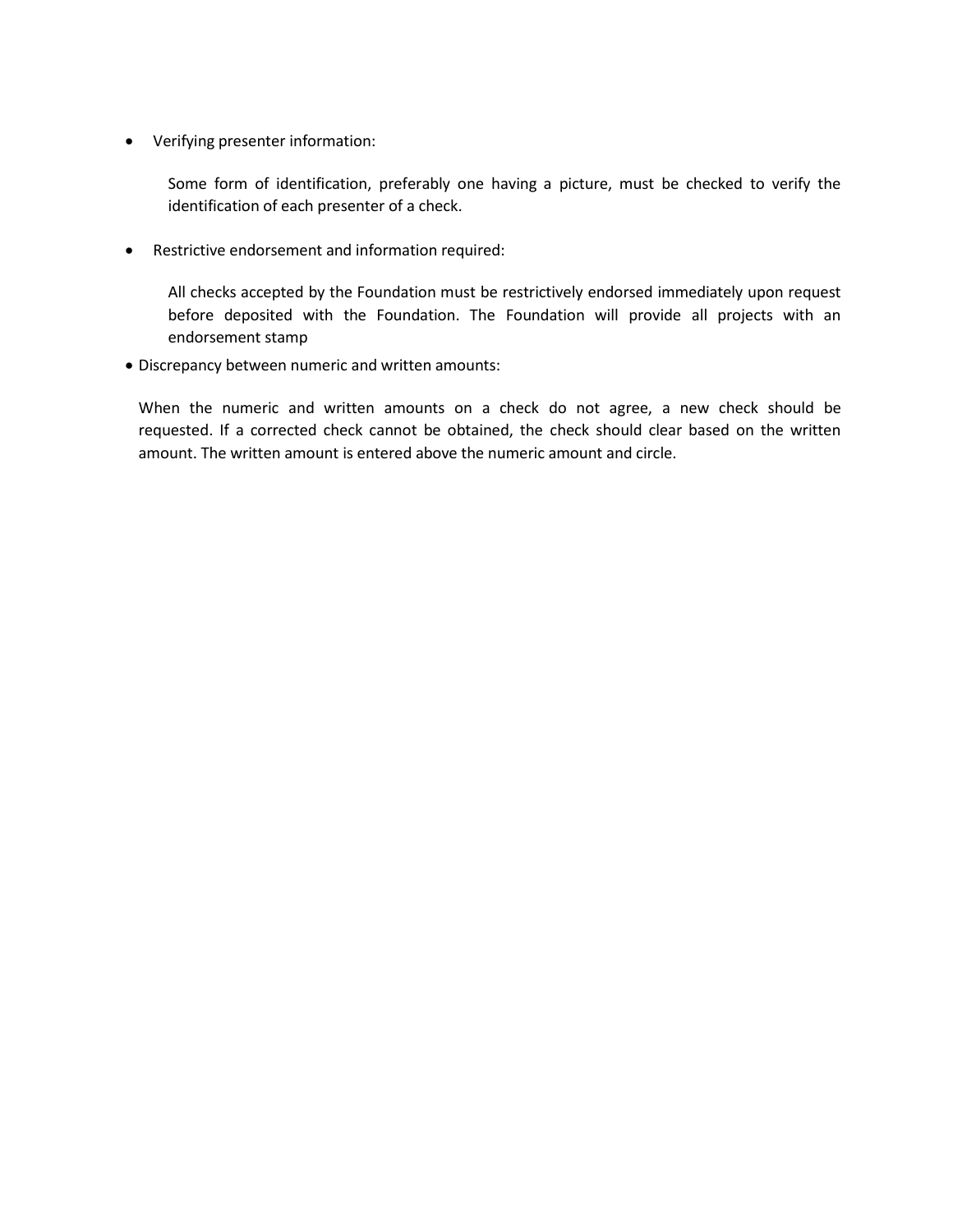# EXHIBIT "A"

## Foundation/ASI Procedures for Student Club Accounts

### **Section 1. Nature and Scope of Services**

ASI engages FOUNDATION, and the FOUNDATION agrees to provide financial accounting and disbursement for officially recognized clubs and organizations of the UNIVERSITY.

### **Section 2. Student Club Accounts will adhere to Foundation's Trust Account Policy**

Consistent with CSU Executive Order 1059 (Utilization of Campus Auxiliary Organizations), the Foundation "may accept or administer campus funds" as an agent of the University (except those revenues listed in Foundation's Trust Account Policy).

Trust accounts may be established by campus departments with administrative approval of the Division Head, the Vice President for Administration and Finance, and the Foundation's Executive Director or appointed designee, subject to the restrictions noted above. The trust account application shall articulate the purpose of the account, the authorized signers, the benefit to the institution, and the types of expenses allowable. The account(s) **shall expire three years** from their establishment, unless renewed. This shall ensure that all trust accounts are periodically reviewed by the Foundation not less than every three years.

Furthermore, any changes to account signers must submit an Updated Signature Form for Student Club Organizations. This application will need to be filled out in full with ALL authorized Account Signers signatures along with the Club Advisors signature signifying approval. This form will also act as a renewal extending the expiration date an additional three years. This "Updated Signature Form" will supersede any past signature applications. This revision/renewal form will not need to go through the same initial Account set-up process but must still receive OSL approval, Student Club Advisor approval, and ASI's Account Director approval along with Foundation Executive Director or Foundation designee approval. Account holders are responsible fortimely submitting Updated Signature Forms prior to their accounts' three year expiration date.

#### **Section 3. Student Club Account Set-Up**

Students will set-up student club accounts by filling out a new Account Application form found on Foundation's website. The form can be electronically filled out but will need to be printed for authorized signatures. Once the person requesting an account has filled out the documents and their authorized signers have signed the form, including student club advisor, and OSL, the student turns the form in to ASI. ASI will guide the student through the Account set-up process. ASI is to ensure the student has completely filled out the form and the document is free of errors prior to approving the Account Application. Once the account has been approved the Account Director (for all student club accounts the Account Director is the Executive Director of ASI) shall sign the account set-up form signifying the information is correct to the best of ASI's knowledge. ASI routes the form to Foundation, the Finance and Business Coordinator creates an account by entering the information into Foundation's accounting system, One Solution. The Business and Finance Coordinator then gathers the appropriate approvals/signatures: Director or designee of Foundation and University CFO, then scans all documents into the accounting system. Once all steps have been completed Foundation sends out an official account set-up confirmation memo on Foundation letterhead to the individual who requested the account be set-up, the authorized account signers, ASI, and OSL. The memo includes the account name,